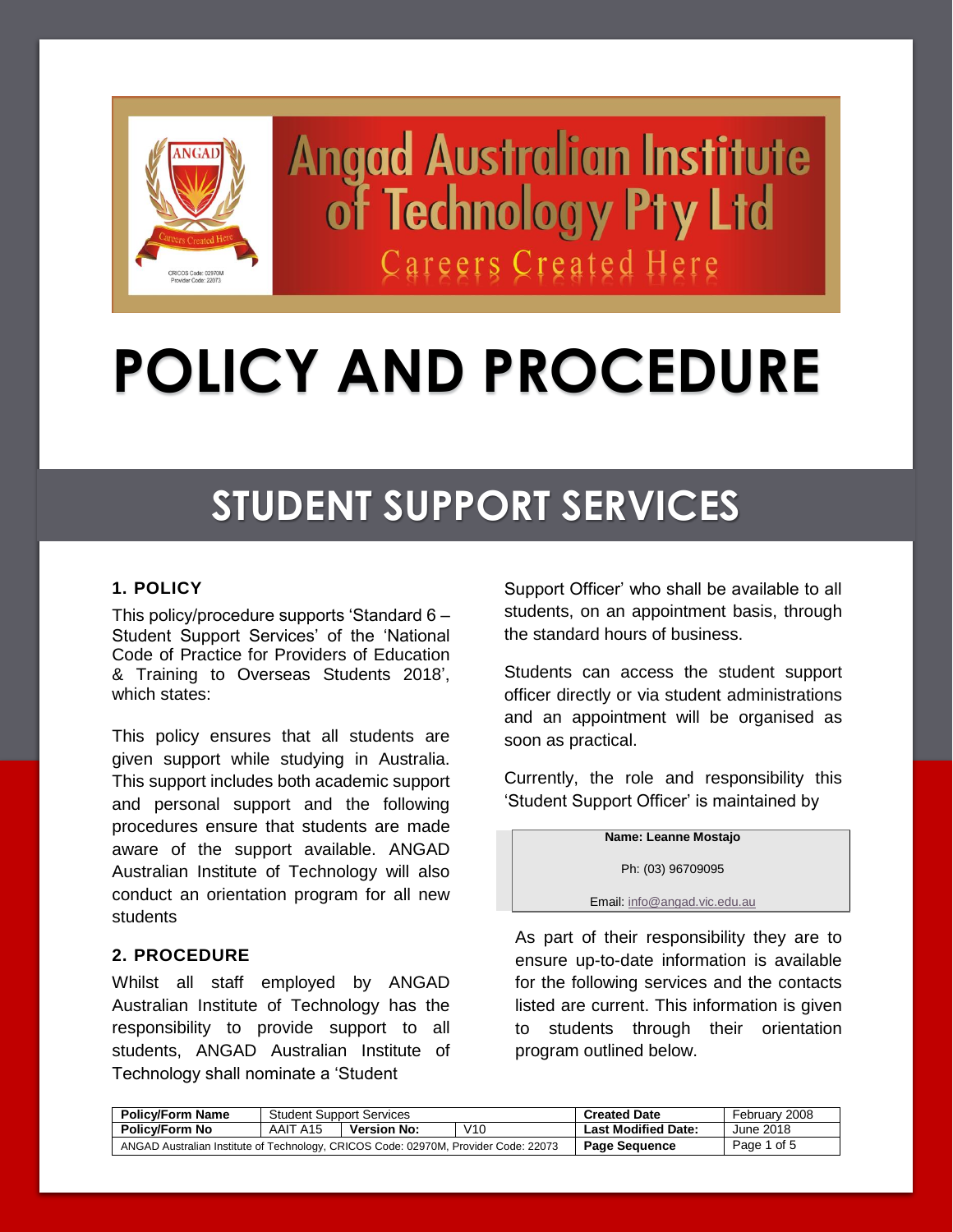#### *Student Support Services*

The following support services are to be available and accessible for all students studying with ANGAD Australian Institute of Technology. ANGAD Australian Institute of Technology will provide students with contact details to refer any matters that require further follow up. Any referrals are conducted by ANGAD Australian Institute of Technology at no cost to the student but fees and charges may apply where an external service is used by the student and this should be clarified by the student prior to using such services outside of ANGAD Australian Institute of Technology.

#### **Learning Support**

We have specialized learning support teachers on hand to help students if they are having difficulties with study. Learning support teachers can assist a student in classroom or work in small groups with the student and can help with time management, making presentations and to improve general study skills.

*English Language Support Officer- Vinita Malhotra (Vini)*

#### *Numeracy Support Officer (Anil Don)*

#### *2.1 Orientation program*

The orientation program provides culturally appropriate information about:

- Support services available to assist overseas students to help them adjust to study and life in Australia
- English language and study assistance programs offered by the Institute
- Contact number, name and location of emergency, legal, personal/social, medical support, accomodation services.
- the registered provider's facilities and resources
- complaints and appeals processes
- requirements for course attendance and course progress
- the support services available to assist students with general or personal circumstances that are adversely affecting their education in Australia
- services students can access for information on their employment rights and conditions, and how to resolve workplace issues, such as through the Fair Work Ombudsman.

#### *2.2 Academic issues*

Students may have concerns with their academic performance or other related issues that are placing them at risk of not achieving the requirements of their course. Students are able to gain advice and support in ensuring they maintain appropriate academic levels, and general support to ensure they achieve satisfactory results in their studies.

Students' progress is monitored and guidance and support provided where unsatisfactory results are identified.

A student is able to access the student support officer to discuss any

| <b>Policy/Form Name</b>                                                             | <b>Student Support Services</b> |                           | <b>Created Date</b>  | February 2008              |           |
|-------------------------------------------------------------------------------------|---------------------------------|---------------------------|----------------------|----------------------------|-----------|
| <b>Policy/Form No</b>                                                               | AAIT A15                        | V10<br><b>Version No:</b> |                      | <b>Last Modified Date:</b> | June 2018 |
| ANGAD Australian Institute of Technology, CRICOS Code: 02970M, Provider Code: 22073 |                                 |                           | <b>Page Sequence</b> | Page 2 of 5                |           |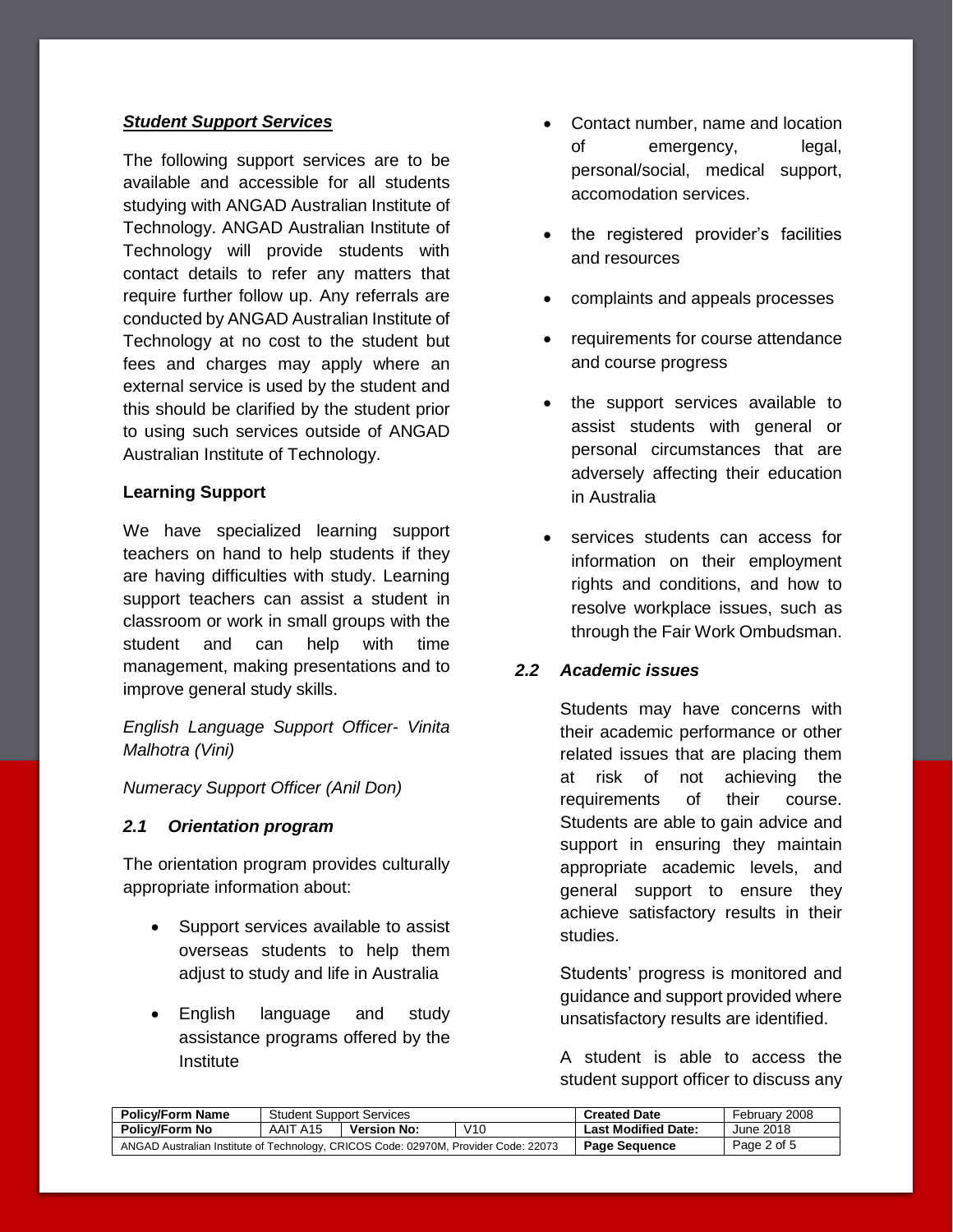academic or other related issues to studying at ANGAD Australian Institute of Technology at any time. The student support officer will be able to provide advice and guidance, or referral, where required.

#### *2.3 Personal / Social issues*

There are many issues that may affect a student's social or personal life and Students have access to the support officer through normal college hours to gain advice and guidance on personal issues, accommodation issues, or family / friend issues. Where the Student Support Officer feels further support should be gained, a referral to an appropriate support service will be organised.

| Referral<br><b>Services</b><br>Available | Name<br>ጼ<br>Location                                                                              | Contact<br><b>Phone</b> |
|------------------------------------------|----------------------------------------------------------------------------------------------------|-------------------------|
| Counselling<br>service                   | Dr<br>Rae<br>Subramanian,<br>Level 1, 560<br>Elizabeth<br>Street,<br>Melbourne,<br><b>VIC 3000</b> | 0418201554              |

# *2.4 Accommodation*

While ANGAD Australian Institute of Technology does not offer accommodation services or take any responsibility for accommodation arrangements ANGAD Australian Institute of Technology is able to refer students to appropriate accommodation services and are always available to discuss any issues or concerns a student may have with their accommodation arrangements.

All students are encouraged to have accommodation organised prior to arrival in Australia but the Student Support Officer can refer students to appropriate accommodation services.

| Referral<br>Services<br>Available | <b>Name &amp; Location</b>                                                  | Contact<br>Phone |
|-----------------------------------|-----------------------------------------------------------------------------|------------------|
| Hotel                             | Quest on Williams,<br>172 William Street,<br>Melbourne                      | 9605 2222        |
| <b>Backpacker</b>                 | <b>Street</b><br>King<br>Backpackers, 197-<br>199 King Street,<br>Melbourne | 96701111         |
| Hostel                            | Space Hotel, 380<br>Russell<br>Street.<br>Melbourne                         | 96623888         |
| Real<br>Estate<br>(Rental)        | Ray White, 2/333<br>Queen St<br>,<br>Melbourne                              | 84887870         |

#### *2.5 Medical Issues*

Student Administration will always have an up to date list of medical professionals within access from the college location and any student with medical concerns should inform the student support officer who will assist them in finding an appropriate medical professional.

The emergency phone number for an ambulance in Australia is '000'. (This number should only be dialled in an emergency and you require ambulance, police, or fire attendance.)

Local medical services are as follows:

| <b>Policy/Form Name</b>                                                             | <b>Student Support Services</b> |                           | <b>Created Date</b>  | February 2008              |           |
|-------------------------------------------------------------------------------------|---------------------------------|---------------------------|----------------------|----------------------------|-----------|
| Policv/Form No                                                                      | AAIT A15                        | V10<br><b>Version No:</b> |                      | <b>Last Modified Date:</b> | June 2018 |
| ANGAD Australian Institute of Technology, CRICOS Code: 02970M, Provider Code: 22073 |                                 |                           | <b>Page Sequence</b> | Page 3 of 5                |           |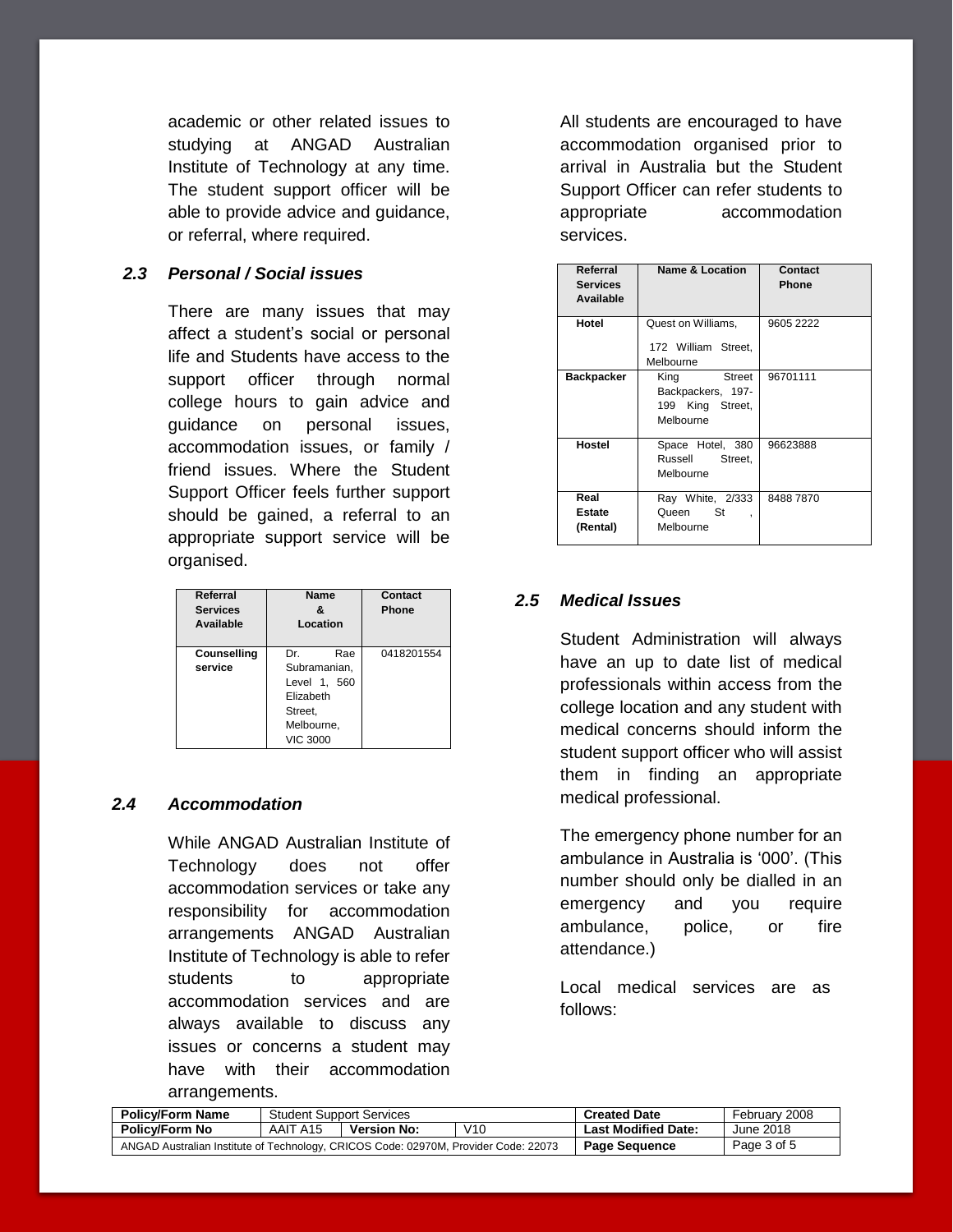| Referral<br><b>Services</b><br><b>Available</b> | &.<br><b>Name</b><br>Location                                                                                                                  | <b>Contact Phone</b>  |
|-------------------------------------------------|------------------------------------------------------------------------------------------------------------------------------------------------|-----------------------|
| Hospital<br>(Emergency)                         | <b>St Vincent</b><br>Hospital, 41<br>Victoria Parade,<br>Fitzroy, VIC 3065                                                                     | 9231 2211             |
| <b>Doctor</b>                                   | <b>William Angliss</b><br>Medical Centre,<br>C, 555 Latrobe<br>Street.<br>Melbourne 3000                                                       | 9606 2208             |
| <b>Dentist</b>                                  | Smile Solutions.<br>Level 1, 10, 11<br>12 and the Tower<br><b>Manchester Unity</b><br>Building, 220<br>Collins Street<br>Melbourne VIC<br>3000 | 9650 4920<br>13 13 96 |
| <b>Optometrist</b>                              | Spatial Vision,<br>8/575 Bourke<br>Street, Melbourne<br>3000                                                                                   | 9691 3000             |
| Gynaecologist                                   | Dr. Priya Navani<br>Sunshine City<br><b>Medical Centre</b><br>423 Ballarat Road,<br>Sunshine, VIC<br>3020                                      | 9312 3000             |

### *2.6 Legal Services*

ANGAD Australian Institute of Technology is able to provide some advice and guidance on a limited range of situations. Where the Student Support Officer feels it appropriate for you to gain professional legal advice they will refer you to an appropriate legal professional.

| Referral<br><b>Services</b><br>Available | <b>Name &amp; Location</b>                                                        | Contact<br>Phone |
|------------------------------------------|-----------------------------------------------------------------------------------|------------------|
| Free                                     | Fitzroy Legal Service,<br>126 Moor Street, Fitzroy,<br>$VIC - 3065$               | 9419 3744        |
| legal<br>advice                          | Springvale Legal Service,<br>Osborne<br>5.<br>Avenue.<br>Springvale,<br>VIC -3171 | 9562 3144        |
| Lawyer                                   | Advice Line Lawyers, 350<br>William Street, Melbourne<br>VIC-3000                 | 9321 9988        |

# **2.7 The Overseas Students Ombudsman**

The Overseas Students Ombudsman investigates complaints about problems that overseas students have with private education and training in Australia.

The Ombudsman also:

Provides information about best practice complaints handling to help private education providers manage internal complaints effectively.

Publishes reports on problems and broader issues in international education that we identify through investigations. For Further information:

| <b>Overseas Students Ombudsman</b> |                            |  |  |  |
|------------------------------------|----------------------------|--|--|--|
| Website                            | www.oso.gov.au             |  |  |  |
| Email                              | ombudsman@ombudsman.gov.au |  |  |  |
| Contact<br><b>Number</b>           | 1300 362 072               |  |  |  |

# *2.8 Social Programs*

Apart from the Student Orientation Program the Student Support Officer will occasionally organise social events that allow all students enrolled with ANGAD Australian Institute of Technology to mingle and socialise. These events may range from cultural and sightseeing events, to dinners, excursions and sporting events. They will be organised as demand requires and any suggestions can be forwarded to the Student Support Officer.

| <b>Policy/Form Name</b>                                                             | <b>Student Support Services</b>       |  | <b>Created Date</b>        | February 2008 |
|-------------------------------------------------------------------------------------|---------------------------------------|--|----------------------------|---------------|
| <b>Policy/Form No</b>                                                               | V10<br>AAIT A15<br><b>Version No:</b> |  | <b>Last Modified Date:</b> | June 2018     |
| ANGAD Australian Institute of Technology, CRICOS Code: 02970M, Provider Code: 22073 |                                       |  | <b>Page Sequence</b>       | Page 4 of 5   |